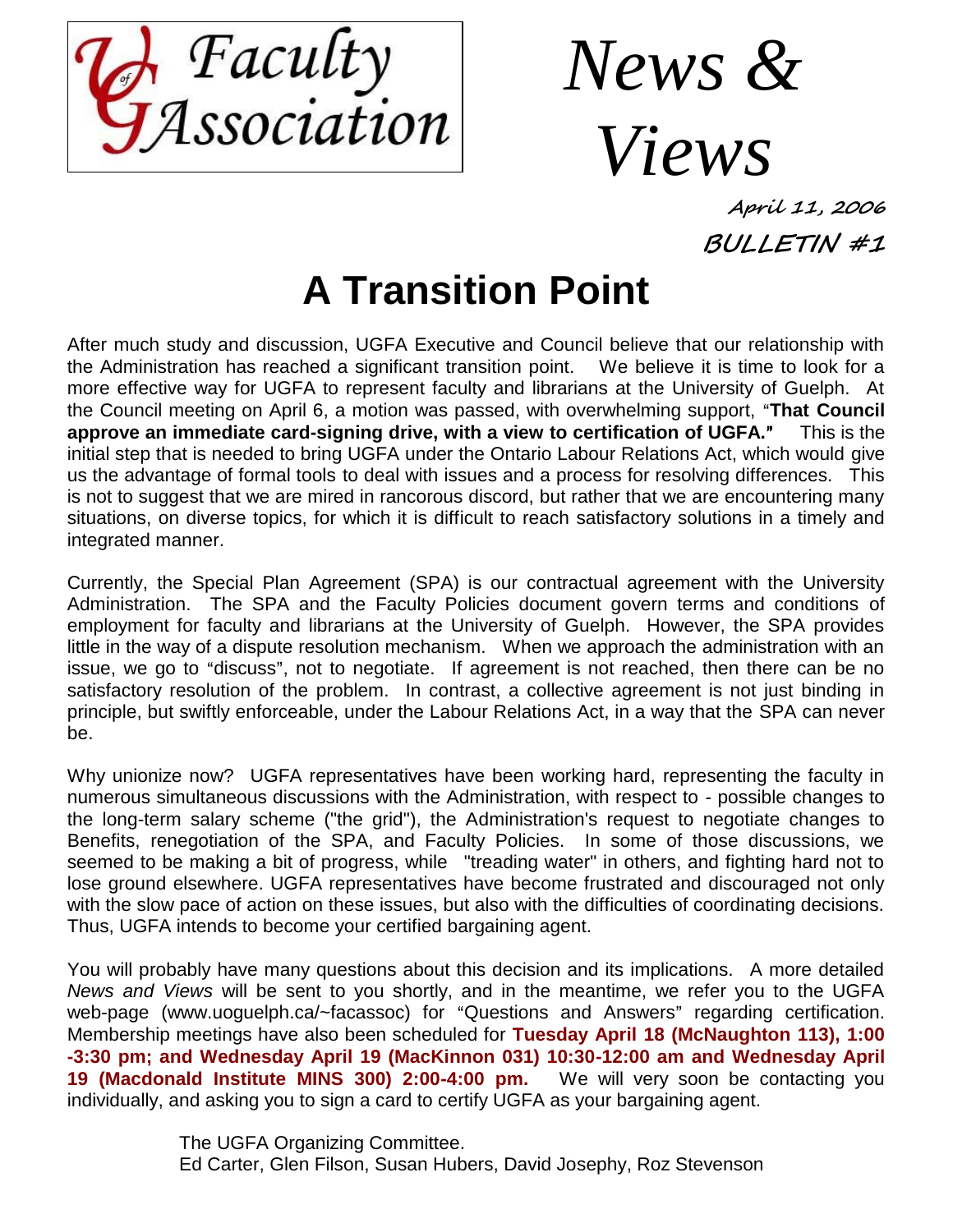# **Representing YOU !!!**

Under the Special Plan Agreement, UGFA is recognized by the University as the representative for faculty and librarians in respect to salaries, benefits, and terms and conditions of employment. UGFA Executive and Council want to ensure that the Association is able to represent the membership in the most effective way possible. After much study and discussion, it has been proposed that UGFA should become certified as a collective bargaining agent - a **union**, under the Ontario Labour Relations Act.

We recognize that many people have a philosophical aversion to "unions", just as there are those who philosophically embrace them. However, UGFA Council and Executive have taken the initial steps towards certification as a union for pragmatic reasons - we believe UGFA needs the "toolbox" provided by the Labour Relations Act to represent you effectively.

# **CERTIFICATION F.A.Q.s**

# **Q1: Our Special Plan Agreement is a contract, and legally binding under common law. What possible advantage is it to have a collective agreement under labour law instead?**

A: A key difference is that contracts are written by lawyers, and often the wording is "the best we could get at the time". Pursuing a remedy to a dispute with the University in civil court for a violation of the SPA would involve significant amounts of money and time. Indeed, the prospect of suing is effectively zero, because even if we were to commit the money and time needed to bring such an action, civil courts will rarely intervene to settle a labour dispute. In comparison, the Labour Relations Board is set up to give a reasonably quick, inexpensive, and effective way of resolving a difference. In addition, the LRB is familiar with reading the intent of agreements concerning workplace issues. Access to LRB protocols is probably the most important motive for certification.

#### **Q2: Why don't we just add a dispute resolution option to the Special Plan Agreement, if that**=**s the big problem?**

**A:** Arbitration is fine when you are *below* the general average, as the arbitrator will tend to move you up to close to average. But you never gain ground, as they won't put you ahead of the pack. Also, we need a dispute resolution mechanism that covers things besides salary issues - such as benefits, pensions, academic freedom, intellectual property, workload, etc. A certified association has the right to raise *any* issue for bargaining - and, if necessary, for dispute resolution. (In fact, most of the time, you manage to work things out, as the dispute resolution mechanism puts pressure on to settle things.)

# **Q3: The Administration offered Final Offer Selector** (sic) on salary negotiations. Doesn't **that provide the "teeth" we wanted?**

**A:** In arbitration, the worst option of various possible methods is Final Offer Selection, which is what the Administration suggested be used, rather than a mediated resolution. Also, the proposed FOS would be limited to salary and benefits negotiations, and would not apply to pension issues *or* any non-monetary disputes (e.g. policy). (Other employee groups on this campus have mechanisms for dealing with pension issues, as do other faculty associations). A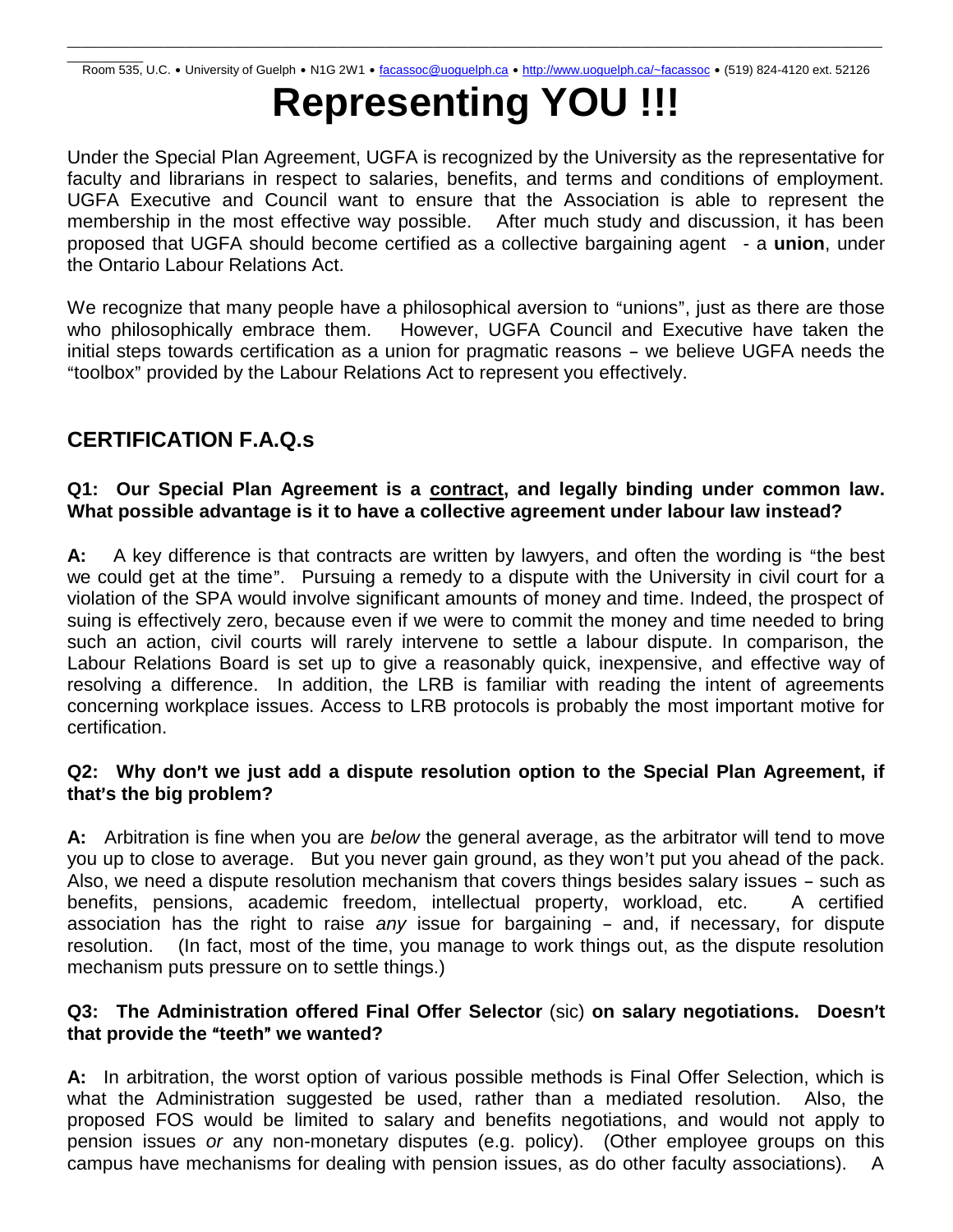concern with FOS is that, if a proposal is within the norms of other institutions, it will be accepted, even if it includes one clause that takes away a fundamental right!

#### **Q4: Why would we want to have all sorts of non-cash issues on the table when we negotiate?**

**A:** If only salary and benefits are being negotiated, there is little room to negotiate improvements of non-cash working condition issues (e.g. workload, intellectual property) when there *truly* is no more money to be squeezed from the proverbial stone. The more you have to trade off, the more likely you are to reach an agreement.

# **Q5:** So – the bottom line – what are the ADVANTAGES of certification?

**A:** Three important points are: (a) Bargaining all your issues at the same time provides a better chance of an agreement. (b) Your agreement with the employer is binding in law, so both sides must live up to it. (c) Members have rights of "fair representation", so that they can appeal to the Labour Board if they feel the Association has not dealt with them in the same way as other members.

But the really critical advantages are that we would have **tools** to deal with issues, and a **process** for resolving differences. **These are pragmatic, rather than philosophical, reasons for unionization.** It is important to stress that a collective agreement is not just binding in principle, but swiftly **enforceable**, under the Labour Relations Act, in a way that the SPA never can be.

#### **Q6: But there will be DISADVANTAGES as well, no doubt?**

**A:** Some would suggest a "loss of collegiality", but they may really mean "congeniality". It's hard to assess this as a function of union status as working relationships differ so much between different universities. Unionization does serve to regularize the relationship - and to all intents and purposes, some non-unionized Ontario faculty associations are essentially operating as unions by the nature of their contract language and relationship. When there is an adversarial "us against them" environment, it usually occurs when there is an imbalance of power between the parties, and certification can help ensure a better balance in the relationship.

# **Q7: But what would it COST?**

A: CAUT assists with initial certification – money and expertise. Beyond that, the mil rate charged to members could increase, depending on what the Association felt it needed to do to operate effectively. For example, we would almost certainly want to contribute to the CAUT Defense Fund, which assists associations who find themselves in strike or lock-out situations. Comparing faculty dues at unionized and non-unionized Ontario universities shows no related pattern of high and low fees. (Oh, and for perspective, the tax-deductible dues paid by a full professor at the University of Guelph are now approximately  $22¢$  more per month than the union dues paid by campus custodial staff. Assistant Professors still pay less.)

#### **Q8:** Aha! You've said the S- word! No way do I want to go on strike! What about the **students!?! And my experiments!?!**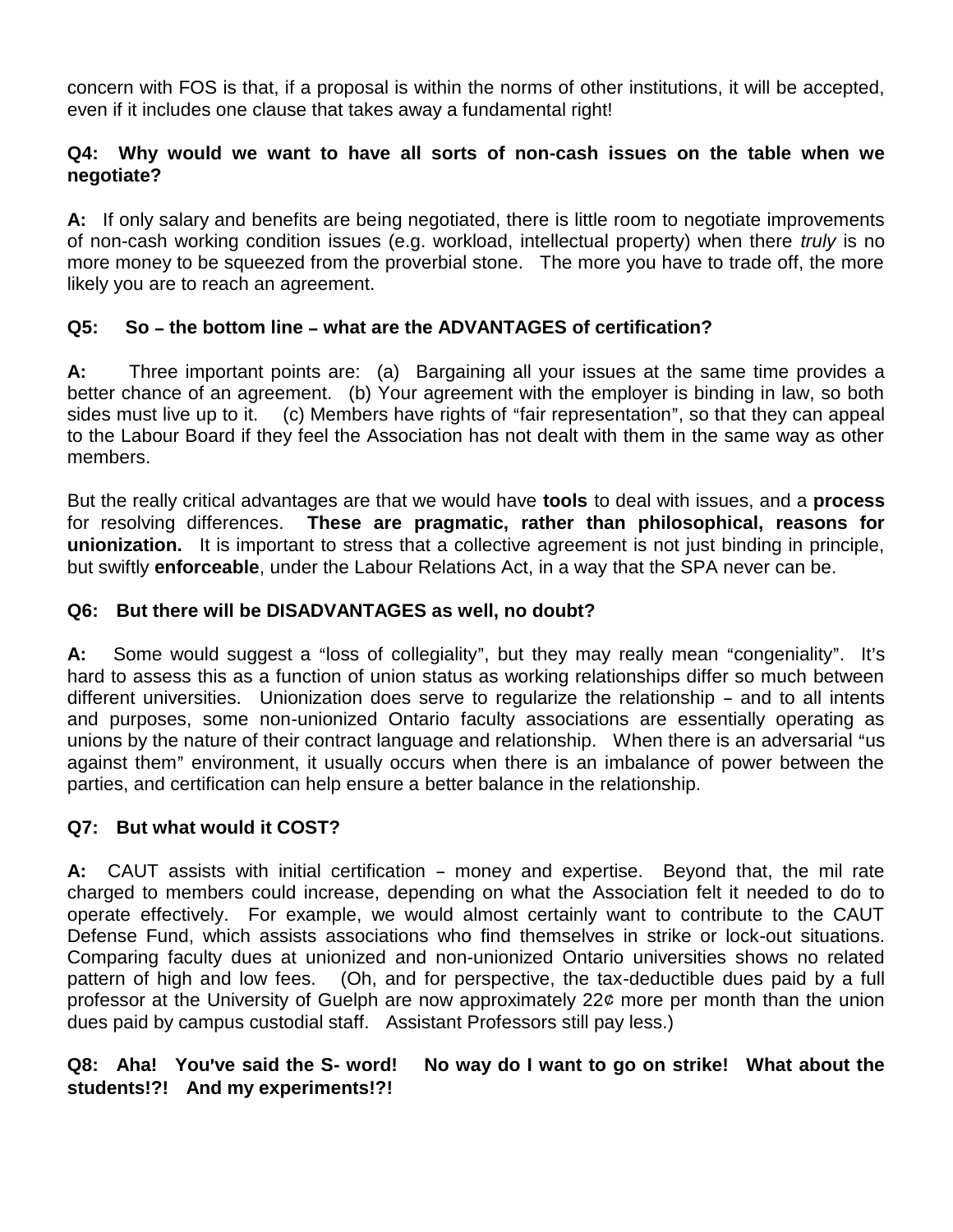**A:** Keep in mind that strike and lock-out situations are rare, though they certainly get in the news when they occur. "Work-action" is an extreme case  $-$  and even that can take the form of "work-to-rule" rather than striking. (Perhaps maybe not answering e-mail on weekends?!)

The great majority of contract negotiations and issues are effectively resolved by discussions, sometimes aided by a little help from Labour Board mediation or conciliation processes. Essentially, certification creates a structure that makes it possible for differences to be settled without threatening strike or lockout actions. Ultimately, this is when true collegiality comes into play - both the Association and the Administration are seriously committed to the good of the University, and would not want to act in ways that would damage either the education of our students or the maintenance of excellent scholarship and research.

Collective agreements can include clauses that allow striking or locked-out faculty access to research facilities in order to prevent irreparable damage to research (such as loss of live and/or decomposable materials). It is clearly not in the best interests of the University to compromise the research programs that enhance the reputation (and the resources) of the institution.

#### **Q9: I know all about unions! Those fat-cat union bosses spend too much time protecting incompetent and lazy workers! I don't want to have to join!**

**A:** Hmmmm... Before you recall a lot of sad stories from diverse occupations, remember that we are talking about our specific academic activities. **A certified UGFA would still be us!** We would not change our long-standing commitment to demanding (and rewarding!) excellence in all our academic efforts - teaching, scholarship and service.

As to the "fat cats", well, being academics, we know we'd all really rather be in our classes, our labs, working in the library, than sitting a union backroom worrying about working conditions issues and all that stuff! But we also know from past experience that there are competent and hard-working people who have needed UGFA help in the past, when they have not been treated fairly. We need the best possible tools to use in those cases.

If all this doesn't convince you, well, you do *not* have to become a card-carrying member. But the Rand formula requires that you do pay dues because, as an employee, you would still benefit from what the union negotiates. (In fact, U of G already has as condition of employment the requirement that faculty and librarians belong to UGFA or pay equivalent contributions, so nothing would change in this respect.)

# **Q10: Who could belong to a certified UGFA? Would librarians still belong? Contract faculty? Department Chairs?**

**A:** We would decide who our "community of interest" was. Although an employer can challenge who is included, our current UGFA membership structure provides a strong precedent for including both tenure-track/ tenured faculty and contract faculty and academic librarians. We might consider including others who carry out faculty roles, such as staff veterinarians and retired faculty who continue to teach formal courses.

Under the Labour Relations Act, management *cannot* be included in the workers' group, and that is generally taken as "deans and above". Department Chairs are by common practice included in faculty unions. Associate Deans fall in a kind of "feathered fish" category, so a recent UGFA decision was to exclude them from membership, as otherwise they could be the basis for a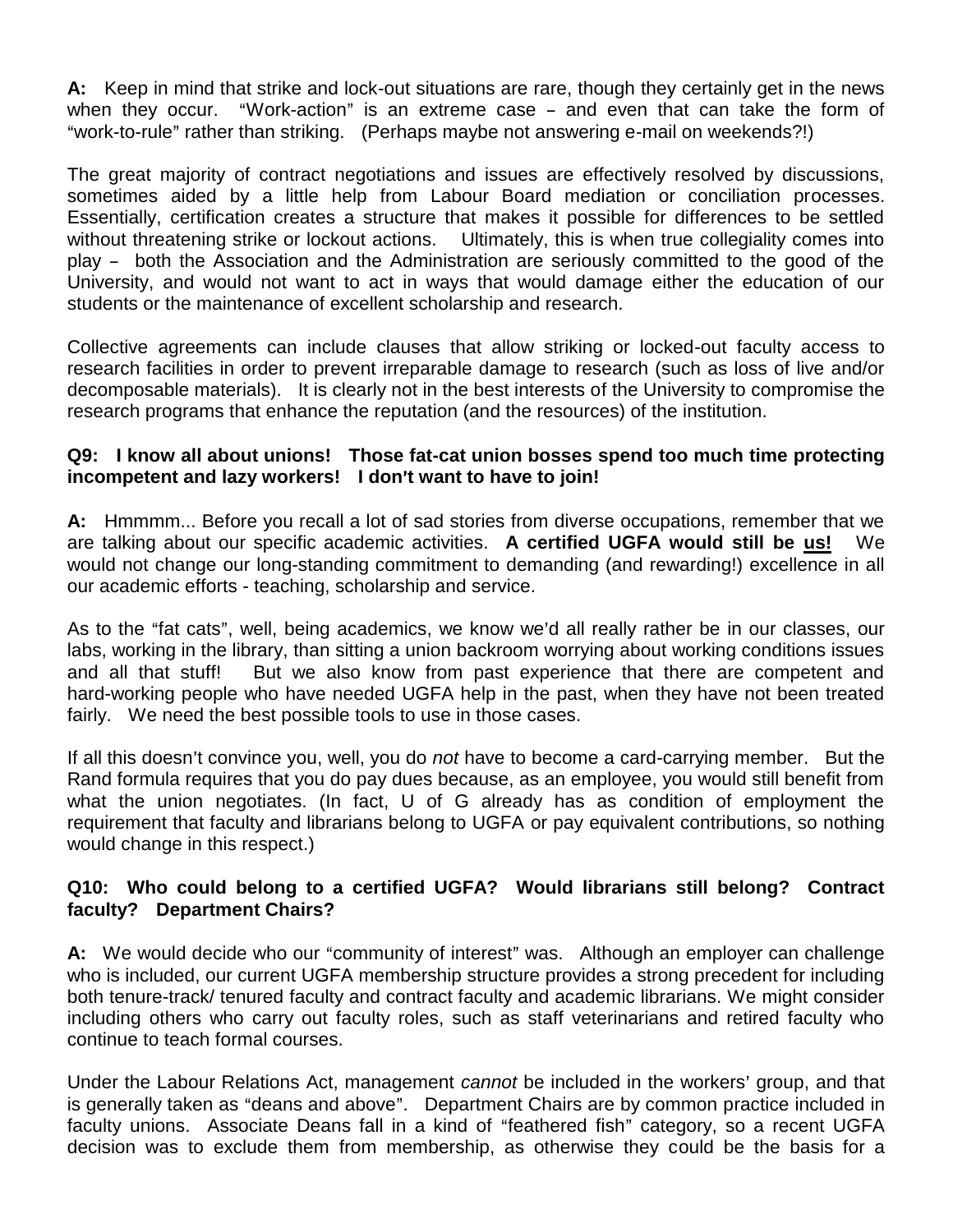challenge to UGFA's right to become a certified bargaining unit. Thus, a General Meeting of the membership on April 3, 2006 passed an amendment to the UGFA Constitution and By-Laws which means that Deans, Vice-Presidents, and the President of the University, and some other people with administrative functions can no longer be UGFA members - while they hold those appointments.

We were not enthusiastic about severing  $-$  even temporarily  $-$  some long-term members, who are certainly "faculty" to the core (or librarians!). We also recognize that sometimes UGFA has had to act to protect the rights of people in such positions. However, we did have to protect the ability of UGFA to represent you. As long as UGFA included members who would be considered management (i.e. could "sit across the table" in negotiations), it could never be the certified bargaining unit for faculty and librarians at Guelph under Ontario Labour Law. The change to UGFA By-Laws was thus made to protect our right to be your representative organization.

#### **Q11:** But isn't getting certified going to be a long complicated process? Wouldn't we be risking good working relations with the Administration? In fact, I'm actually a bit worried **about being seen to favour this!**

**A:** The certification process begins when UGFA starts to collect signatures from academic staff members who wish to certify. This card-signing is **confidential,** and the Administration will not know who has signed, only how many. Once organizing begins, **the Administration cannot interfere in the process**, nor threaten or hint at any kind of dire results. (To do so would be sufficient cause for granting immediate certification.) The LRB will require evidence that at least 40% of academic staff want UGFA to be their certified bargaining agent. Depending on how quickly cards are signed, the certification process can proceed quite rapidly. Once sufficient signatures are obtained, an application to certify is submitted to the LRB, with a copy to the employer. *Again, all cards and the names of signators are confidential, and never given to the Administration***.** Once the application has been made, the Labour Board will come to campus within 5 working days and hold a certification vote. The results of this vote are reported as soon as voting and counting are complete.

The five members of the UGFA Organizing Committee are charged with ensuring the security and the effectiveness of the card-signing process. This Committee is comprised of the current UGFA President, Ed Carter, Vice-President and incoming President, David Josephy, Past-President Roz Stevenson, and incoming Vice-President, Glen Filson, and the UGFA Executive Administrator, Susan Hubers.

#### **Q12: But then what? How do we get a collective agreement? What happens to all the things we worked so hard to get in the Special Plan, and Salary Agreement, and Faculty Policies?**

**A:** Under LRB rules, once a certification drive begins, **all present contracts and arrangements continue until a collective agreement has been reached.** So, we would continue under present rules until a collective agreement has been negotiated and ratified.

Developing our current Special Plan Agreement, Faculty Policies, salary and benefits schemes, etc. involved many years of good hard work by both UGFA and the University Administration. As such, it is not unreasonable to consider that this would provide a substantial basis for negotiating a first collective agreement with the University. Recognize that both UGFA and the University have a sincere interest in maintaining things that have contributed to Guelph's past success, and a